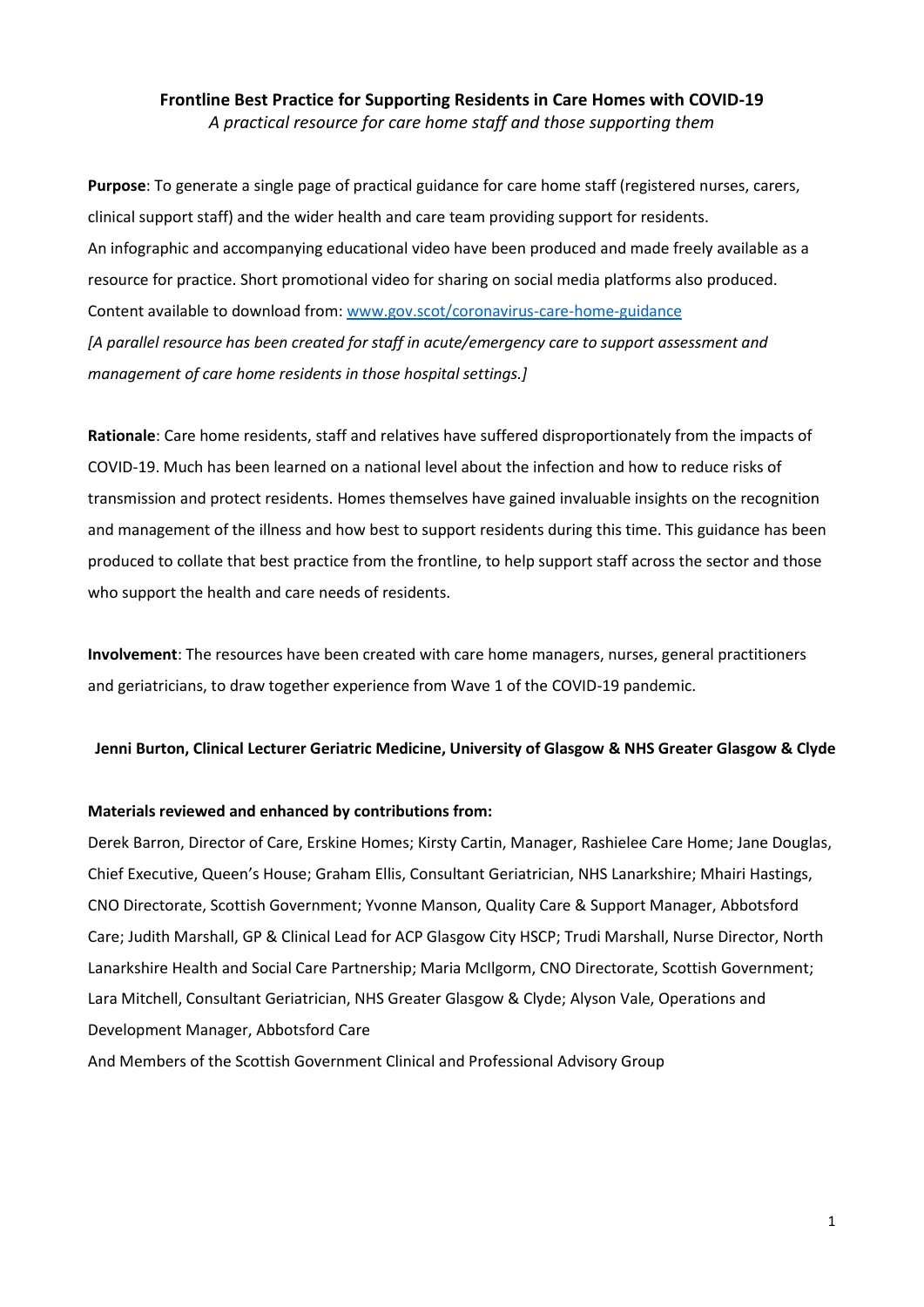# **Twitter script**

Frontline Best Practice for Supporting Residents in Care Homes With COVID-19. This practical guidance has been created with care home nurses and managers, GPs, specialist nurses and doctors working in the care of older adults. It draws on our experiences of supporting residents in care homes with COVID-19. Its aim is to provide a reminder for frontline staff working in care homes about the key aspects of recognition, management and risk reduction and it highlights the wider help which is available.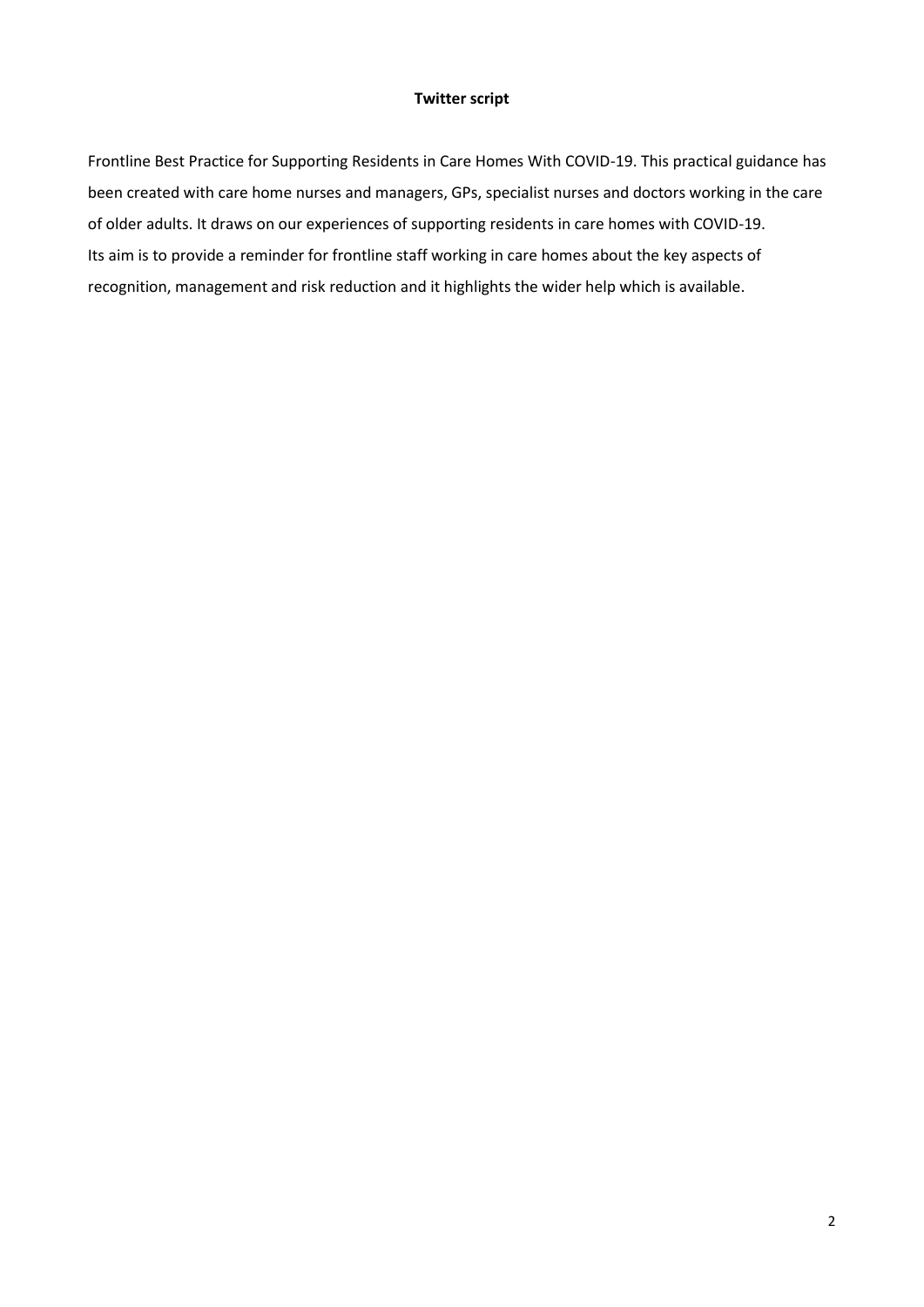# **Full length script (7 minutes)**

# **Frontline Best Practice for Supporting Residents in Care Homes With COVID-19**

This practical guidance has been created with care home nurses and managers, GPs, specialist nurses and doctors working in the care of older adults. It draws on our experiences of supporting residents in care homes with COVID-19. Its aim is to provide a reminder for frontline staff working in care homes about the key aspects of recognition, management and risk reduction and it highlights the wider help which is available. We hope that you find it useful and supportive.

### Recognition

We are all familiar with the classic symptoms of COVID - fever, cough and a loss of taste or smell. But, it is increasingly recognised that the virus presents with a much wider range of symptoms in older adults and this is consistent with the experience of those who've managed COVID in care homes. Symptoms such as lethargy, fatigue, reduced intake of food and fluids, loose stools, nausea, abdominal pain, headaches and new aches and pains in general have all been reported.

Changes in behaviour are common when a person is unwell, particularly in those living with dementia. Delirium is a particularly common feature of COVID-19 where a resident can be agitated and restless or sleepy and less active, as well as being noted to be more confused than normal. These features often change throughout the day.

Some key things to consider are:

- are they communicating as normal?
- are they passing urine?
- has their bowel habit changed?
- are they managing to eat and drink?
- is there any change in their mobility?

Discuss your concerns and observations with the home's GP or Advanced Nurse Practitioner If you're using an assessment tool, this will also guide you in escalating concerns about the resident's health

ALWAYS consider other medical causes of a change in a resident's condition And remember, that knowing the person is the most critical factor in detecting when they are not themselves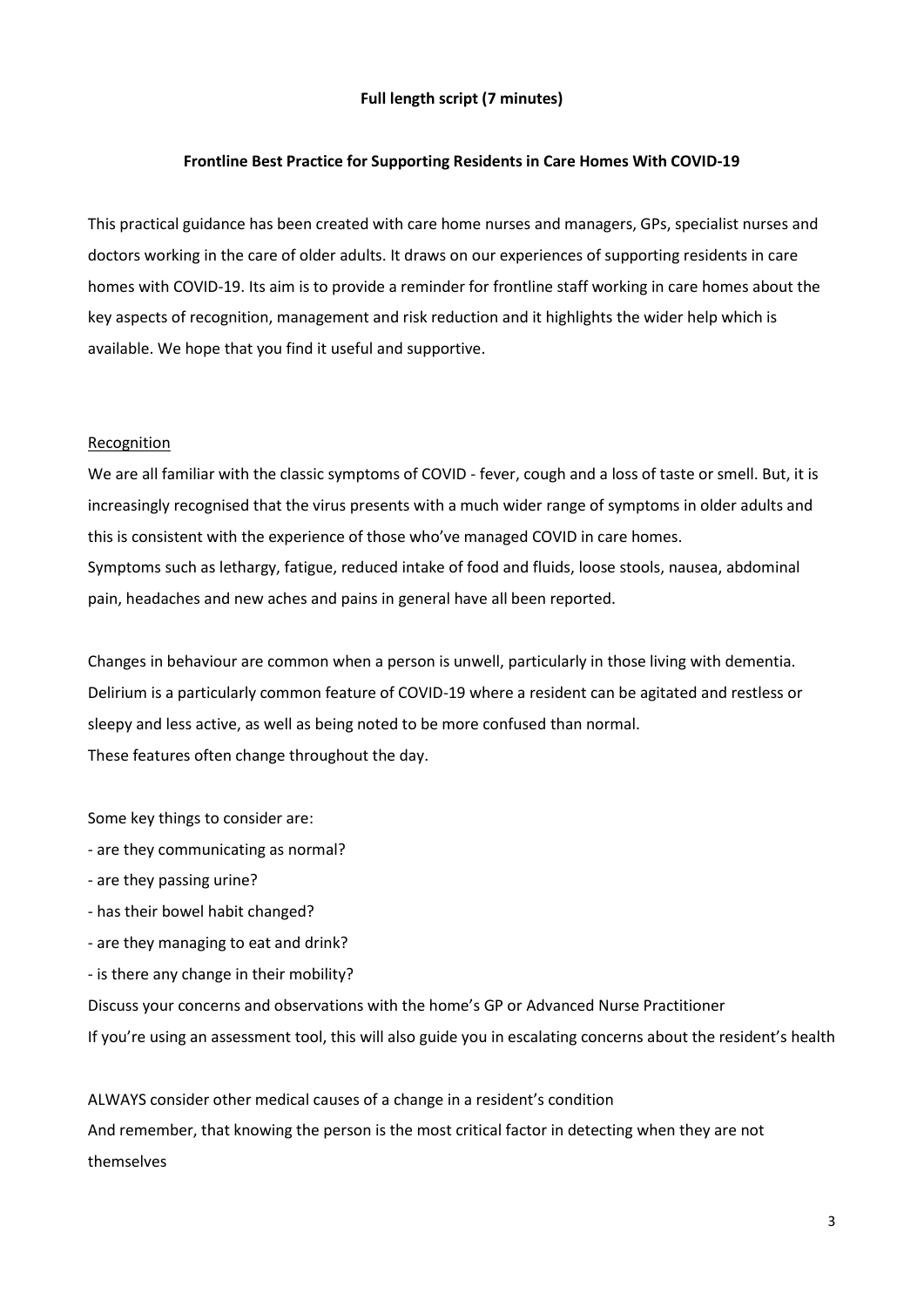### Management

The most valuable part of COVID care is the person-centred care and support you specialise in giving everyday to all your residents.

Simple steps that can help are making sure your residents are taking plenty of fluids. Try to encourage them regularly to take sips if they are able.

Please check their temperature and help control any fever, shakes or shivers. You can use cool cloths and removing layers can also be helpful. But remember we don't advise using fans, though opening windows to increase ventilation can help.

Paracetamol can be given if prescribed and administration is within your competencies

As you will usually do, look for any signs of pain or discomfort and treat these to help reduce any distress. For some residents with COVID infection oxygen may be helpful where levels are low and the resident is symptomatic of this. Speak to your GP (or if you have an ANP) about this and any other treatments which may be helpful for the individual resident.

Please check your resident's anticipatory care plan and their wishes about what matters to them in terms of their care and support if they were to become more unwell.

Make sure you talk to those who are important to the resident to keep them updated, they will be missing being with their loved one while they are unwell. If possible, try to facilitate some conversations, offering essential visiting when needed.

Please remember that recovery from COVID can be unpredictable, despite your best interventions some residents will still die but, all will benefit from your care and support

### Risk Reduction

Reducing the risks from COVID-19 involves the infection control precautions we have become familiar with as part of our everyday lives.

Washing hands regularly with soap and water, making use of alcohol gel between interactions.

Making use of personal protective equipment including fluid resistant mask at all times and an apron,

gloves and eye protection for care involving any residents with symptoms.

If a resident develops symptoms, they must be isolated as soon as possible and barrier precautions started and continued until a negative test.

Ask for a test early when a resident has symptoms to be sure if they are positive or negative.

Regular staff testing to detect infection without or before symptoms is also helpful.